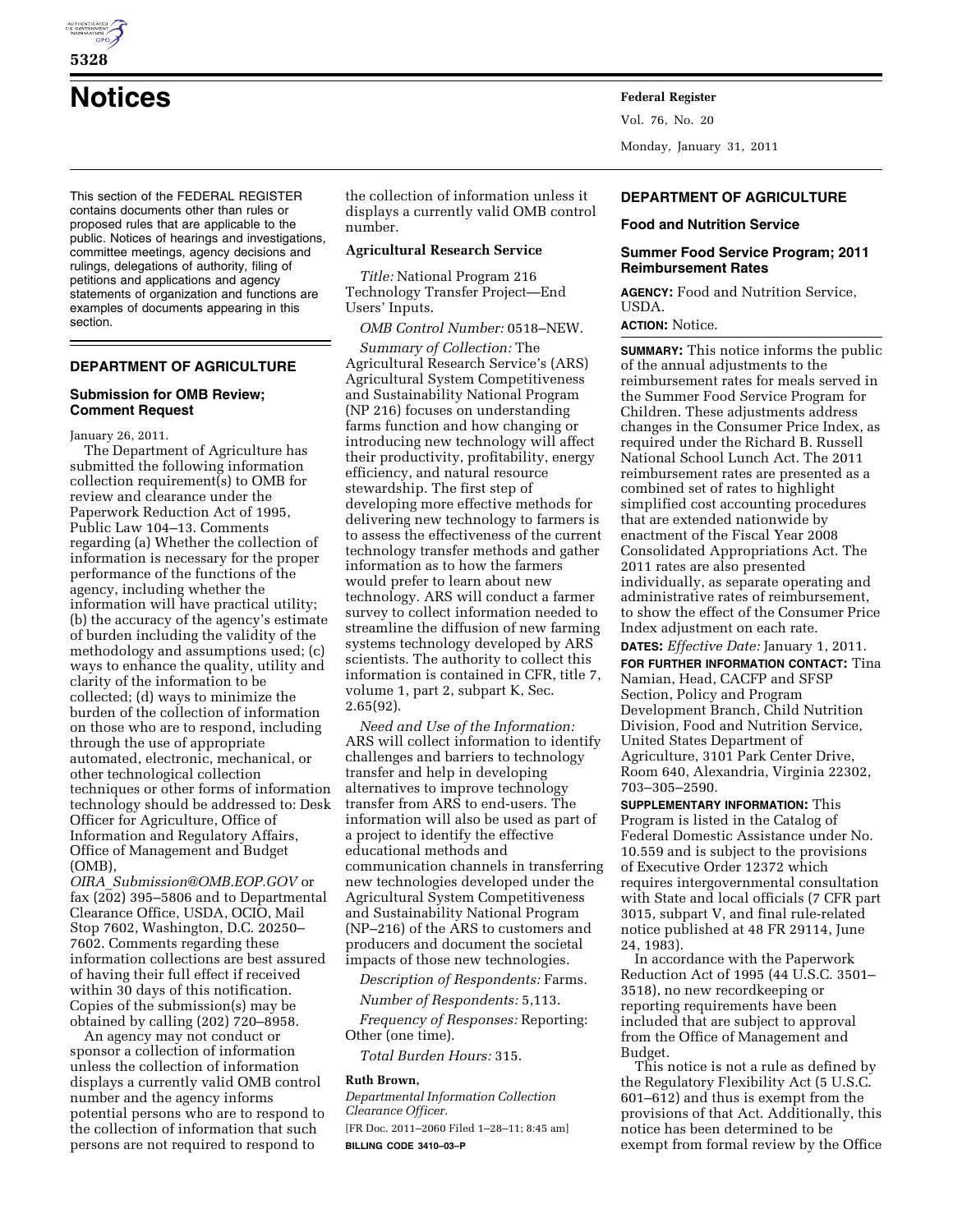of Management and Budget under Executive Order 12866.

### **Definitions**

The terms used in this notice have the meaning ascribed to them under 7 CFR part 225 of the Summer Food Service Program regulations.

# **Background**

This notice informs the public of the annual adjustments to the reimbursement rates for meals served in the Summer Food Service Program (SFSP). In accordance with sections 12(f) (42 U.S.C. 1760(f)) and 13 (42 U.S.C. 1761) of the Richard B. Russell National School Lunch Act (NSLA), and SFSP regulations in 7 CFR Part 225, the United States Department of Agriculture (USDA) announces the adjustments in SFSP payments for meals served to participating children during calendar year 2011.

The 2011 reimbursement rates are presented as a combined set of rates to highlight simplified cost accounting procedures. Section 738 of the Consolidated Appropriations Act, 2008, Public Law 110–161, enacted on December 26, 2007, amended Section 13 of the NSLA and extends these

procedures to all States. Since January 1, 2008, reimbursement has been based solely on a "meals times rates" calculation, without comparison to actual or budgeted costs.

Sponsors receive reimbursement that is determined by the number of reimbursable meals served multiplied by the combined rates for food service operations and administration. However, the combined rate is based on separate operating and administrative rates of reimbursement, each of which is adjusted differently for inflation.

#### **Calculation of Rates**

The combined rates are constructed from individually authorized operating and administrative reimbursements. Simplified procedures provide flexibility, enabling sponsors to manage their reimbursements to pay for any allowable cost, regardless of the cost category. Although the requirement to categorize costs as ''operational'' or ''administrative'' has been eliminated, this does not diminish the sponsors' responsibility for ensuring proper administration of the Program, while providing the best possible nutrition benefit to children.

The operating and administrative rates are calculated separately. However, the calculations of adjustments for both are based on the same set of changes in the *Food Away From Home* series of the Consumer Price Index for All Urban Consumers, published by the Bureau of Labor Statistics of the United States Department of Labor. They represent a 1.3 percent increase in this series for the 12 month period, from November 2009 through November 2010 (from 224.633 in November 2009 to 227.512 in November 2010).

# **Table of 2011 Reimbursement Rates**

Presentation of the 2011 maximum per meal rates for meals served to children in SFSP combines the results from the calculations of operational and administrative payments, which are further explained in this notice. The total amount of payments to State agencies for disbursement to SFSP sponsors will be based upon these adjusted combined rates and the number of meals of each type served. These adjusted rates will be in effect from January 1, 2011 through December 31, 2011.

### SUMMER FOOD SERVICE PROGRAM—2011 REIMBURSEMENT RATES (COMBINED)

| Per meal rates in whole or<br>fractions of U.S. dollars | All states except Alaska and Hawaii |                             | Alaska                      |                               | Hawaii                      |                             |
|---------------------------------------------------------|-------------------------------------|-----------------------------|-----------------------------|-------------------------------|-----------------------------|-----------------------------|
|                                                         | Rural or self-prep<br>sites         | All other types of<br>sites | Rural or self-prep<br>sites | All other types of  <br>sites | Rural or self-prep<br>sites | All other types of<br>sites |
| Breakfast<br>Lunch or Supper<br>Snack                   | .8800<br>3.2925<br>0.7750           | 1.8450<br>3.2375<br>0.7575  | 3.0450<br>5.3350<br>1.2575  | 2.9875<br>5.2500<br>1.2275    | 2.1975<br>3.8550<br>0.9100  | 2.1575<br>3.7925<br>0.8875  |

#### **Operating Rates**

The portion of the SFSP rates for operating costs is based on payment amounts set in section 13(b)(1) of the NSLA (42 U.S.C. 1761(b)(1)). They are rounded down to the nearest whole

cent, as required by section  $11(a)(3)(B)$ of the NSLA (42 U.S.C. 1759a(a)(3)(B)).

| SUMMER FOOD SERVICE PROGRAM-OPERATING COMPONENT OF 2011 REIMBURSEMENT RATES |  |  |
|-----------------------------------------------------------------------------|--|--|
|-----------------------------------------------------------------------------|--|--|

| Operating rates in U.S. dollars, rounded down to the nearest whole cent | All states except<br>Alaska and<br>Hawaii | Naska      | Hawaii               |
|-------------------------------------------------------------------------|-------------------------------------------|------------|----------------------|
| <b>Rreakfast</b><br>Lunch or Supper<br>Snack                            | 2.98<br>0.69                              | 4.83<br>12 | 2.00<br>3.49<br>0.81 |

### **Administrative Rates**

The administrative cost component of the reimbursement is authorized under section 13(b)(3) of the NSLA (42 U.S.C.

1761(b)(3)). Rates are higher for sponsors of sites located in rural areas and for ''self-prep'' sponsors that prepare their own meals, at the SFSP site or at a central facility, instead of purchasing

them from vendors. The administrative portion of SFSP rates are adjusted, either up or down, to the nearest quarter-cent.